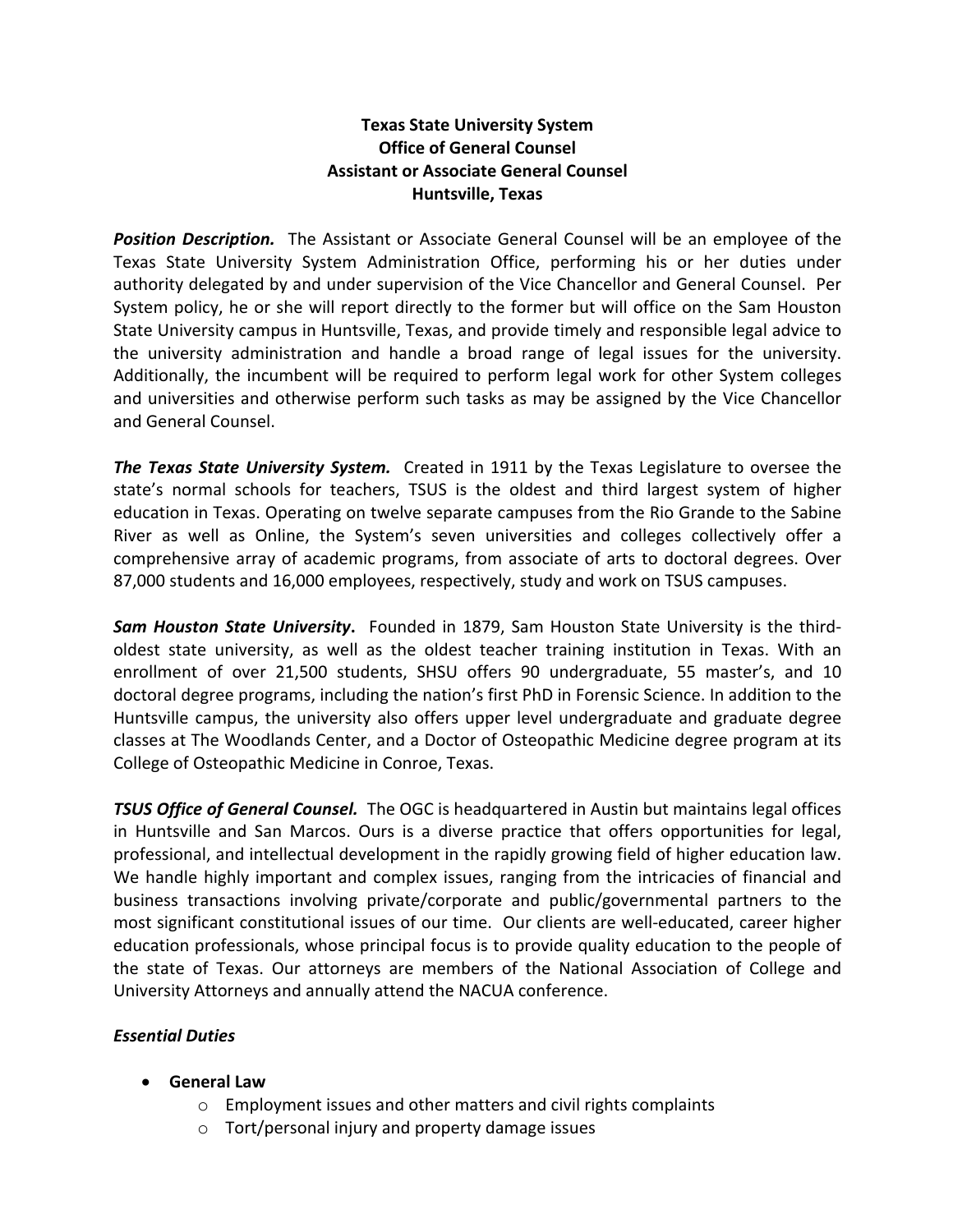- o Student and faculty matters, e.g., discipline, grievances, and claims
- o Litigation support and contact with the Texas attorney general's office
- o Reviewing and drafting personnel and student policies and handbooks
- o Administrative and due process hearings
- o Mediations and other dispute resolution matters
- o Texas *Public Information Act* issues

#### • **Business Law**

- o Commercial and business transactions
- o State purchasing guidelines and requirements
- o Reviewing, drafting, and negotiating a variety of contracts and documents
- o Reviewing and writing campus policies and handbooks
- o Environmental, health and safety issues
- o Real estate leases, sales, purchases and easements
- o Hospital and other affiliation agreements
- o Dealing with federal and state regulatory agencies

#### *Education and Certifications Required*

- Juris Doctor or LL.M. from an accredited law school
- Membership in good standing in the State Bar of Texas

# *Preferred Qualifications*

- Substantial experience in health law, specifically in the following areas:
	- o Medical insurance billing
	- o Prompt pay discounts
	- o Health insurance payor contracts
	- o Federal and state laws and regulations on privacy and security (including Health Insurance Portability and Accountability Act [HIPAA])
	- o Health regulatory and research compliance and investigations
	- o General health law matters

#### *Required Experience/Skills*

- At least five years of progressively significant legal experience in an active legal practice
- Ability to think both creatively and analytically in resolving complex issues
- Excellent verbal and written communication skills
- Open, even temperament and ability to listen to diverse perspectives
- Ability to work under pressure and deadlines
- Ability to communicate information and legal advice quickly and accurately
- Ability to handle complexity, work independently and with little supervision
- Willingness to work collegially with others, take direction and respond to authority